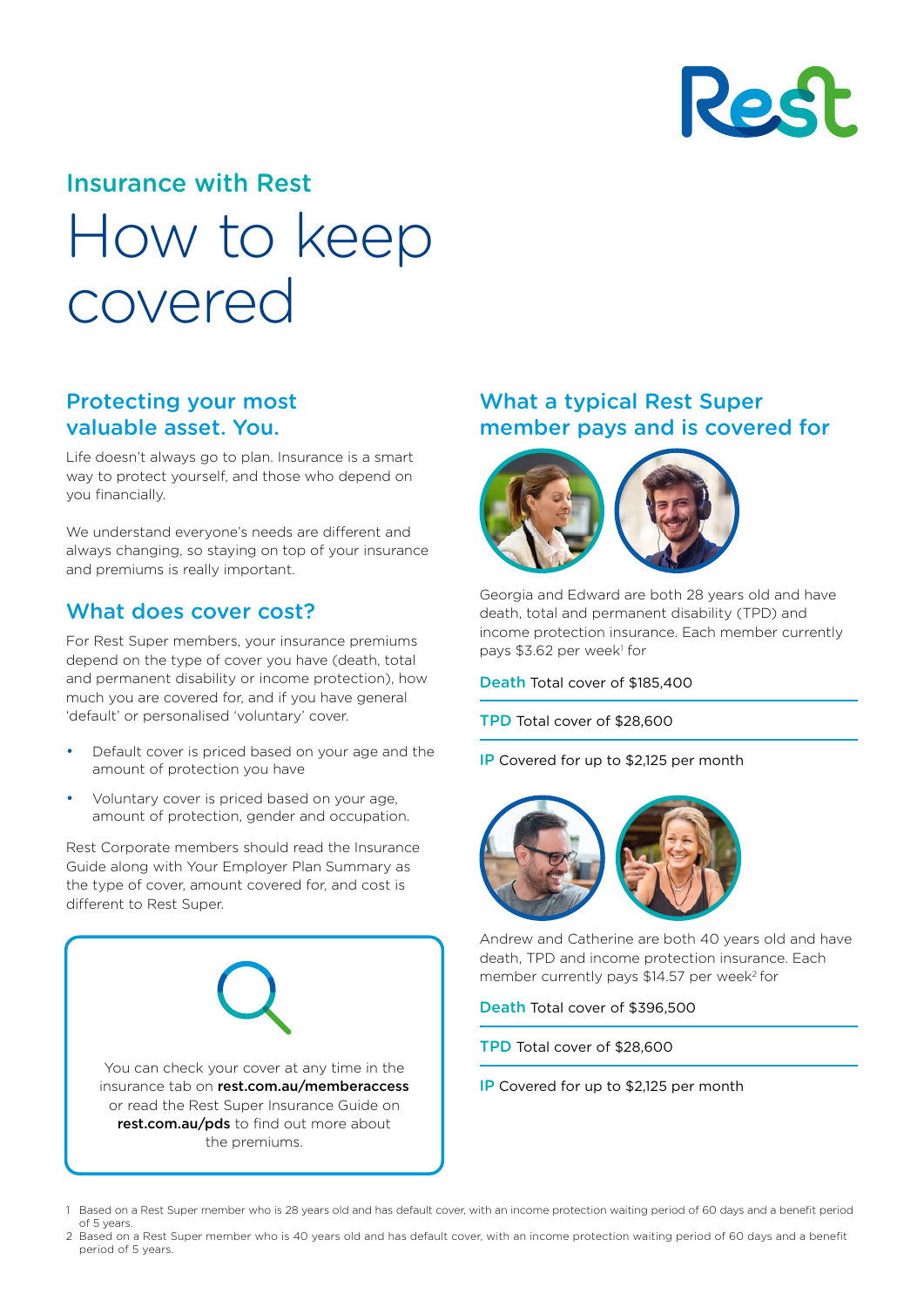#### How is it paid for?

Insurance premiums are paid from the money in your super account. The cost is deducted on the last Friday of each month. This can be a cost-effective way to protect you and your family.

#### Can cover and cost change?

If you have Rest Super's default cover package, you'll find your insurance may change each year. The amount of cover you receive, and its cost is designed to increase or decrease as you grow older, in line with how we estimate an average member's insurance needs will change.

As your personal needs change, you can increase or decrease your cover and its cost, according to what you and your dependants need. Rest Corporate members' cover and cost differs to Rest Super. See the Rest Corporate Insurance Guide on how your cover and cost may change.

#### What if I take leave or change jobs?

We appreciate things change. Many members change jobs, go on a career break, maternity leave or just work casually. We've made our insurance flexible, to help keep you covered as life changes. Read the Insurance Guide at **[rest.com.au/pds](https://rest.com.au/member/tools/product-disclosure)** for information on: working anywhere with worldwide cover; insurance while on leave without pay (including parental leave) for up to 24 months; or how your protection continues but may reduce, when you're in between jobs.

#### What if I stop working?

As long as you have enough super to pay your premiums, you'll generally remain covered, even if you are not working- though the amount you are eligible for in relation to an income protection claim will reduce the longer you are not working. Your cover may end sooner for one of the following reasons:

- the date Rest receives a request from you to cancel all or part of your cover
- when you turn 70<sup>3</sup>
- for death and TPD cover, the date a TPD benefit is paid. Your TPD and death cover both end unless your death cover is for more than your TPD cover, in which case you'll still be protected for the balance of your death cover
- for death and TPD cover, the date a terminal illness benefit is paid. Your TPD and death cover both end unless your TPD cover is for more than the terminal illness benefit paid to you, in which case you'll still be protected for the balance of your TPD cover
- the day you die.



If you've recently lost your job, it's important to check you've still got the right income protection to suit your long-term needs. We believe you should only pay for what you need. We understand that life gets busy so we will contact you if your balance becomes too low before the cover stops.

#### Are there other times my insurance could end?

Regardless of your super balance, protection will end sooner:

**due to inactivity** - if your account is 'inactive' i.e. you haven't received a contribution or transferred money from another super fund (a rollover) for 13 continuous months. Unless you've chosen to have insurance, or told us you want to keep your cover even if no contributions are paid in, we'll contact you after 6 months, then 9 months and finally after 12 months to let you know your cover may stop. At the 13 month mark, we will cease your cover.

If you don't have enough super, your insurance ends:

due to low balance - the last Friday of the month if your account doesn't have enough super to fully pay that month's premiums.

Like any other bill, you're responsible for making sure you have enough money in your super to pay the premiums, and we won't warn you when this happens. We refer to this as your cover having 'lapsed'. We recommend you consider your insurance needs and choose the amount of cover that is right for you.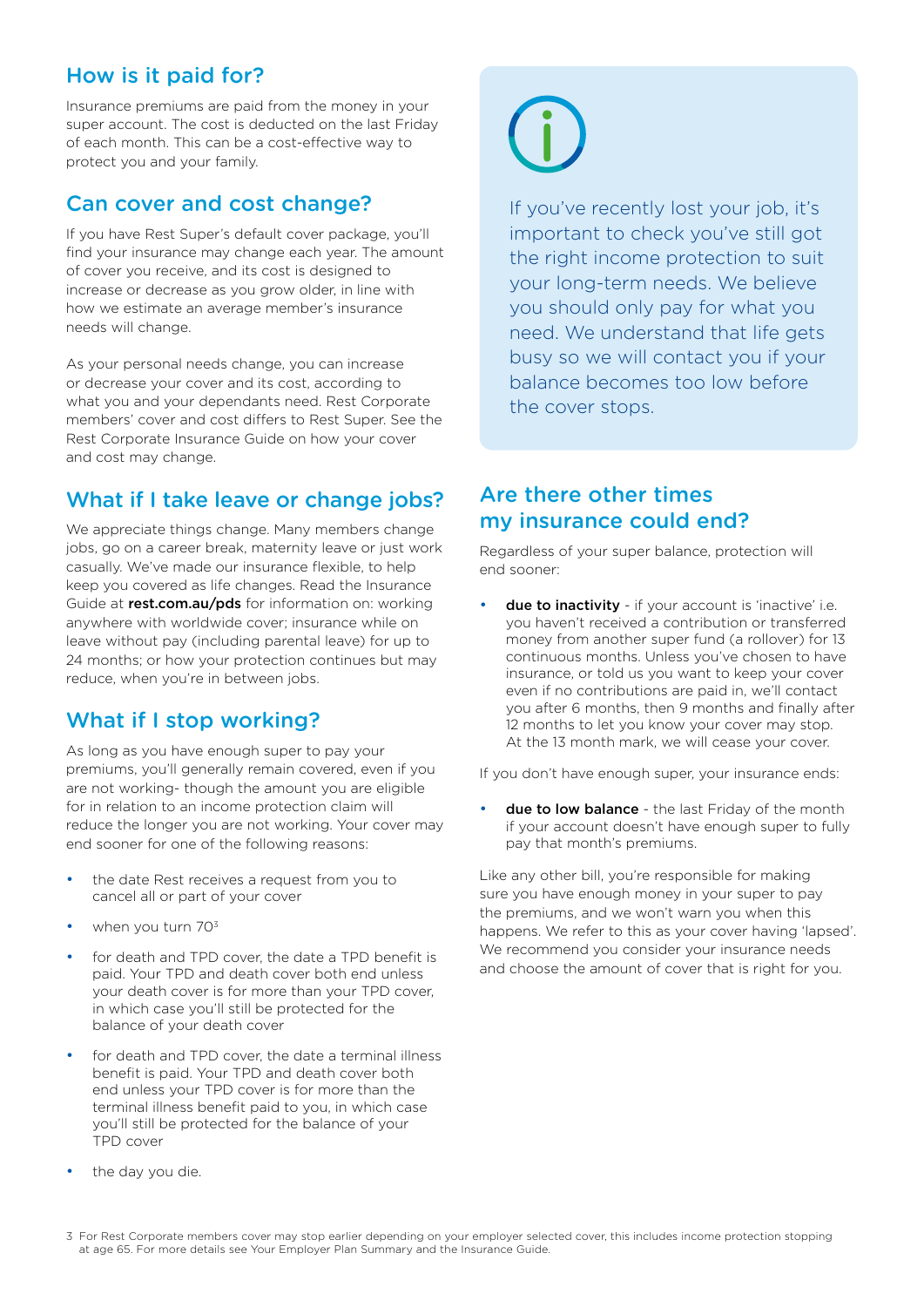#### Building your super savings to stay protected

Here are some easy ways to add to your super.<sup>4</sup>



Learn more about how to top up your super. Visit [rest.com.au/grow](https://rest.com.au/member/manage/grow-your-super)

4 The government limits how much you can contribute. If you contribute too much, you may have to pay extra tax.

5 The amount the Government will co-contribute depends on how much you contribute and your income.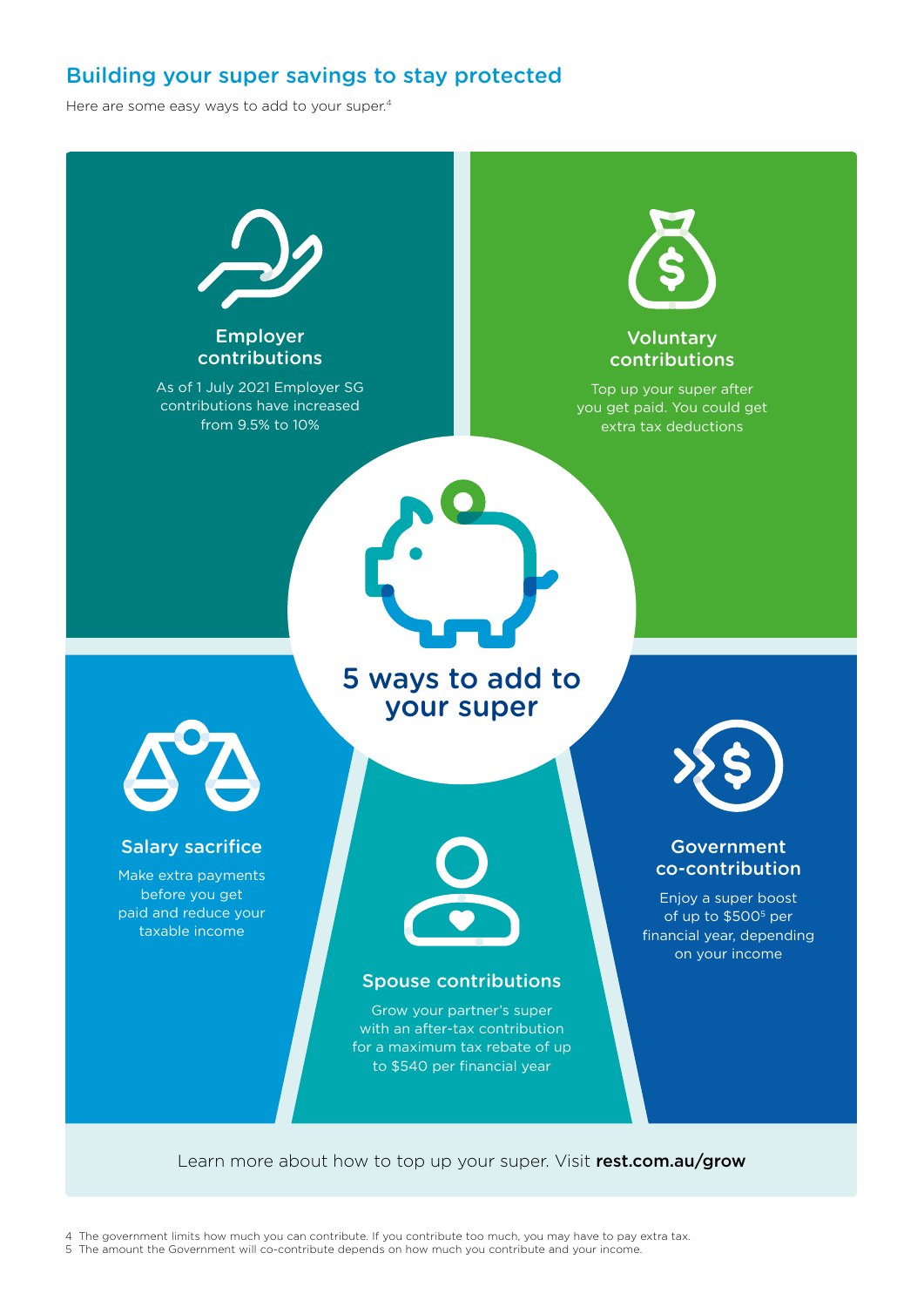### Don't forget

If you or your employer stop contributing, your insurance premiums still continue to be withdrawn from your super. It's important to make sure you have enough money in super to cover your premiums. If you don't your cover could end without you knowing.

Tip 1 Got more than one super account? You may be paying premiums for multiple policies. This will reduce your retirement savings and you may not be able to claim on duplicate insurance. Consider how much cover you need and choose the best for your situation.

# Tip 2

Got insurance in another super account? You can apply to transfer existing death, TPD or income protection insurance you have outside Rest, to your Rest Super or Rest Corporate account. This will depend on limits, conditions and our insurer approving it. To transfer your insurance, go to the insurance tab at [rest.com.au/memberaccess](https://rest.com.au/memberaccess), or visit [rest.com.au/forms](https://rest.com.au/forms) to download an *'Insurance transfer'* form.



#### How do I reinstate my cover?

To continue cover after it has been cancelled:

- Due to inactivity: complete the *'Reinstate my insurance'* form from [rest.com.au/forms](https://rest.com.au/forms) within 60 days of cancellation. Or contribute to your super within 28 days of the date your insurance was cancelled
- **Due to low balance:** make a contribution, or have your employer contribute to your account within 28 days of cancellation.

You'll find the cancellation date, and the date you need to reply by, on the communication we send you. To learn more, visit **[go.rest.com.au/protect](https://rest.com.au/member/tools/news/protecting-your-super)** 

#### How do I apply for more insurance cover?

You can apply for cover in the insurance tab on [rest.com.au/memberaccess](https://rest.com.au/super/login?modal=login) by answering some health questions.

#### Is there a cooling-off period?

With automatic insurance, or insurance you've applied for, you will have a 14-day cooling off period to cancel your cover and not pay any insurance premiums. Any cancellation requests received after the cooling off period will be effective from the date Rest received your request.